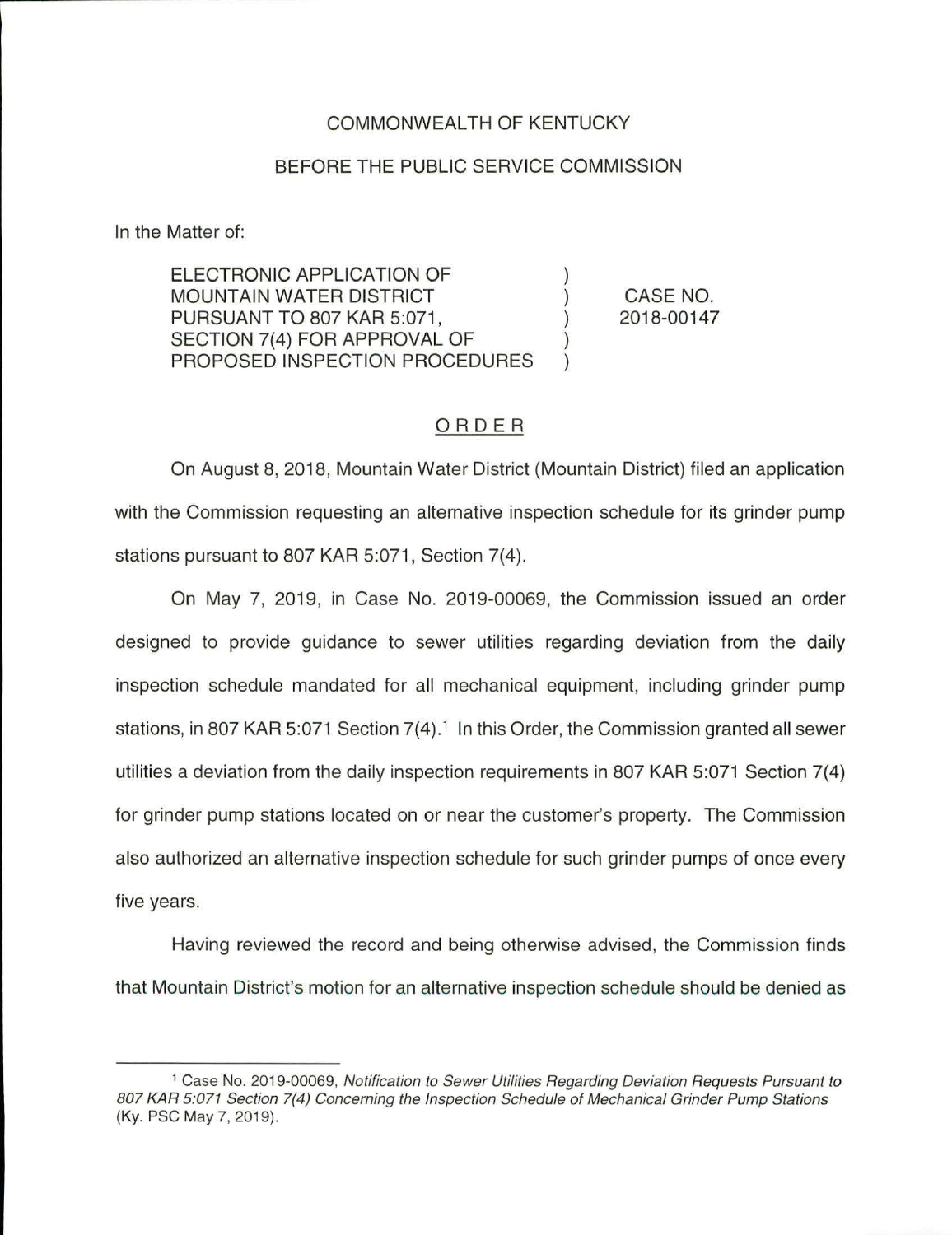moot because the Commission has already addressed the matter in Case No. 2019- 00069.

IT IS THEREFORE ORDERED that:

- 1. Mountain District's application for a deviation is denied as moot.
- 2. This case is closed and removed from the Commission's docket.

## [REMAINDER OF PAGE INTENTIONALLY LEFT BLANK]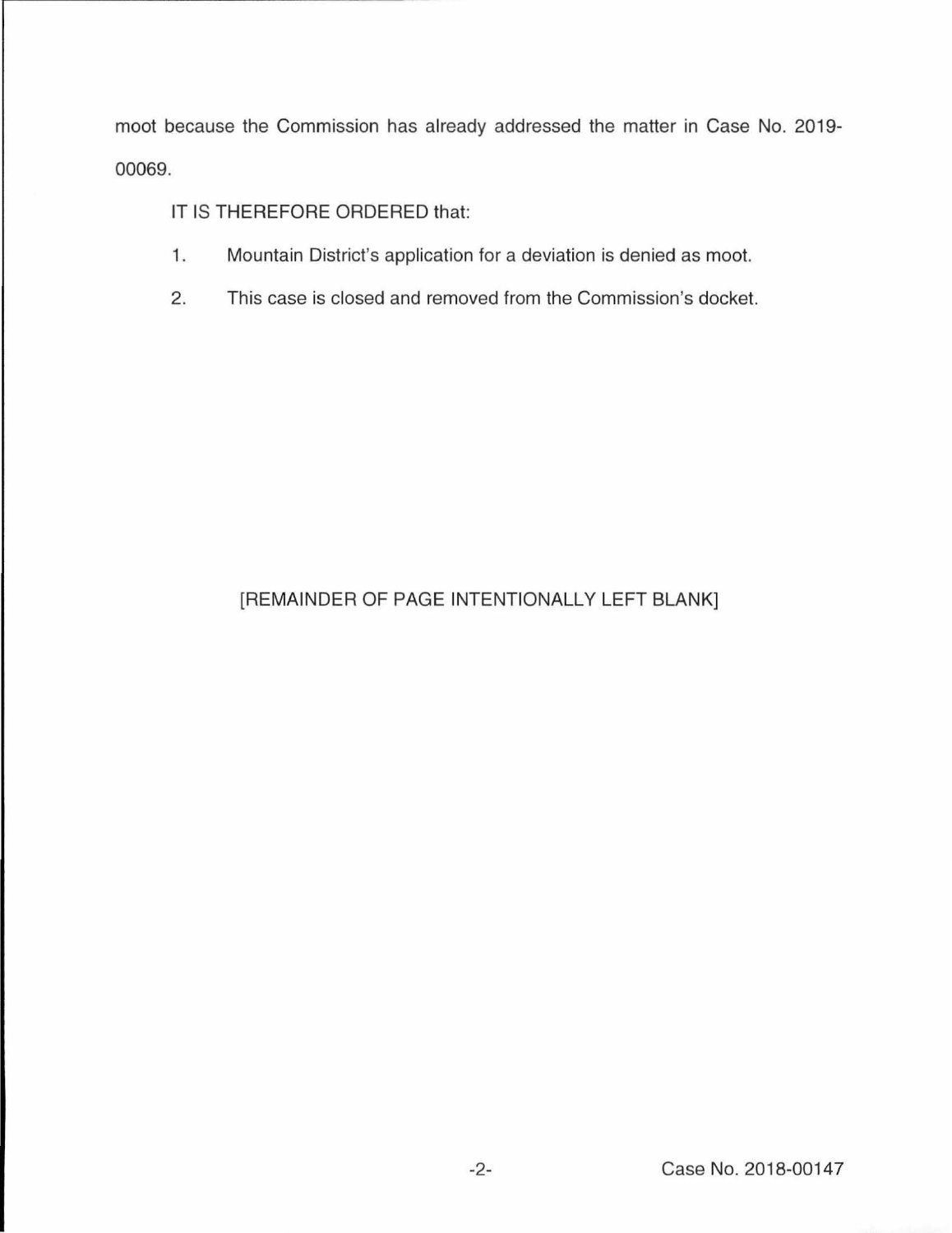By the Commission



ATTEST:

cutive Director